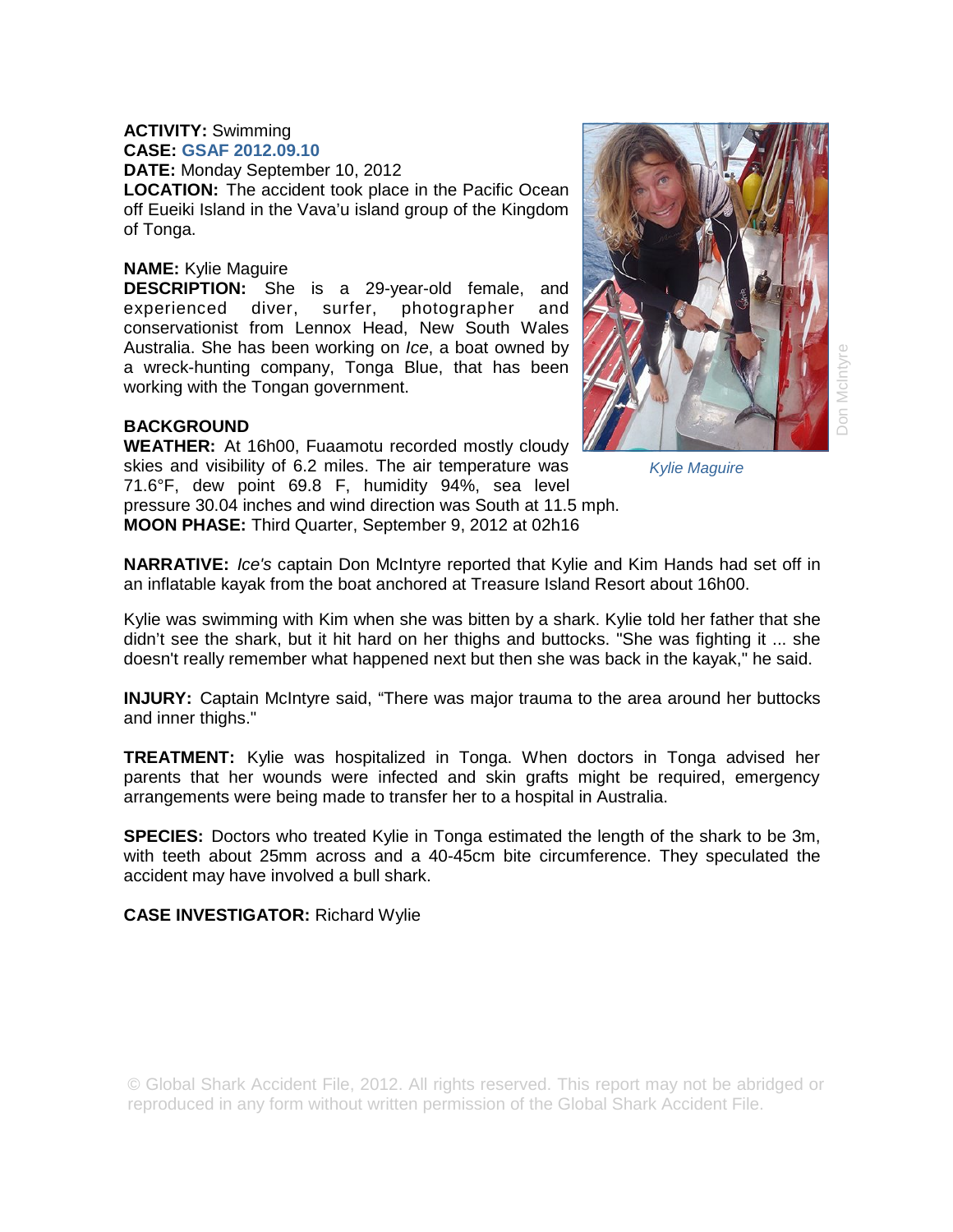#### Treasure hunter's emergency dash

A LENNOX Head woman has been attacked by a 3m shark while working for professional treasure hunters in Tonga.

Kylie Maguire has worked on *Ice* for four months, a boat owned by wreck-hunting company Tonga Blue. This year the company has been working with the Tongan Government to uncover the area's "hidden maritime past".

The 29-year-old is an experienced diver, surfer, photographer and conservationist.

Kylie's father, Mike Maguire, yesterday told *The Northern*  Star he was told on Monday afternoon his daughter had been attacked by a shark while swimming with another woman, Kim Hands.



*Kylie Maguire in hospital in Tonga with friend Kim Hands.* 

"Kylie told me that she didn't see the shark, but it hit hard on her thighs and buttocks," he said. "She was fighting it ... she doesn't really remember what happened next but then she was back in the kayak."

Doctors who treated Kylie in Tonga estimated the length of the shark to be 3m, with teeth about 25mm across and a 40-45cm bite circumference. It was possibly a bull shark.

Mr Maguire and his wife, Denise, were originally told that Kylie would recover well in the Tongan hospital. But yesterday they were told her wounds were infected and skin grafts might be required. Emergency arrangements were being made last night to transfer her to a Sydney hospital.

"There's a large part of the flesh wound that's just not healing and the captain of the boat told us that if it was his daughter he'd be getting her back to Australia," Mr Maguire said. "So we're trying to get her on the first flight we can. We've been talking to Kylie and she seems pretty down. I think she has realised that this big adventure is all coming to an end. She's a tough bugger. I don't know how many lives this girl has got. Once she had to be airlifted by the Italian navy during gale-force winds and she's also been caught out on boats during cyclones. Kylie's actually pretty lucky - not many people survive a shark attack."

*Ice's* captain Don McIntyre posted on his blog, bluetreasure.me, that Kylie and Kim had set off in an inflatable kayak from the boat anchored at Treasure Island Resort in Vava'u about 4pm on the day of the shark attack. Shortly afterwards the captain went ashore for a meeting and turned off his radio. But after hearing faint cries for help, he turned it back on and heard Kylie calmly saying she had been bitten by a shark. She was still conscious and talking, but not moving her legs. "I did not know what to expect, but felt it must be a non-life threatening injury, possibly small, because of Kylie's responses," he blogged. "But at my first sight of the wound it appeared quite the reverse. "There was major trauma to the area around her buttocks and inner thighs."

Despite her ordeal, both the ship's captain and Kylie's father stressed that Kylie loves sharks.

**SOURCE:** Northern Star, Wednesday September 13, 2012, http://www.northernstar.com.au/story/2012/09/13/treasure-hunters-emergency-dash-sharkattack-tonga/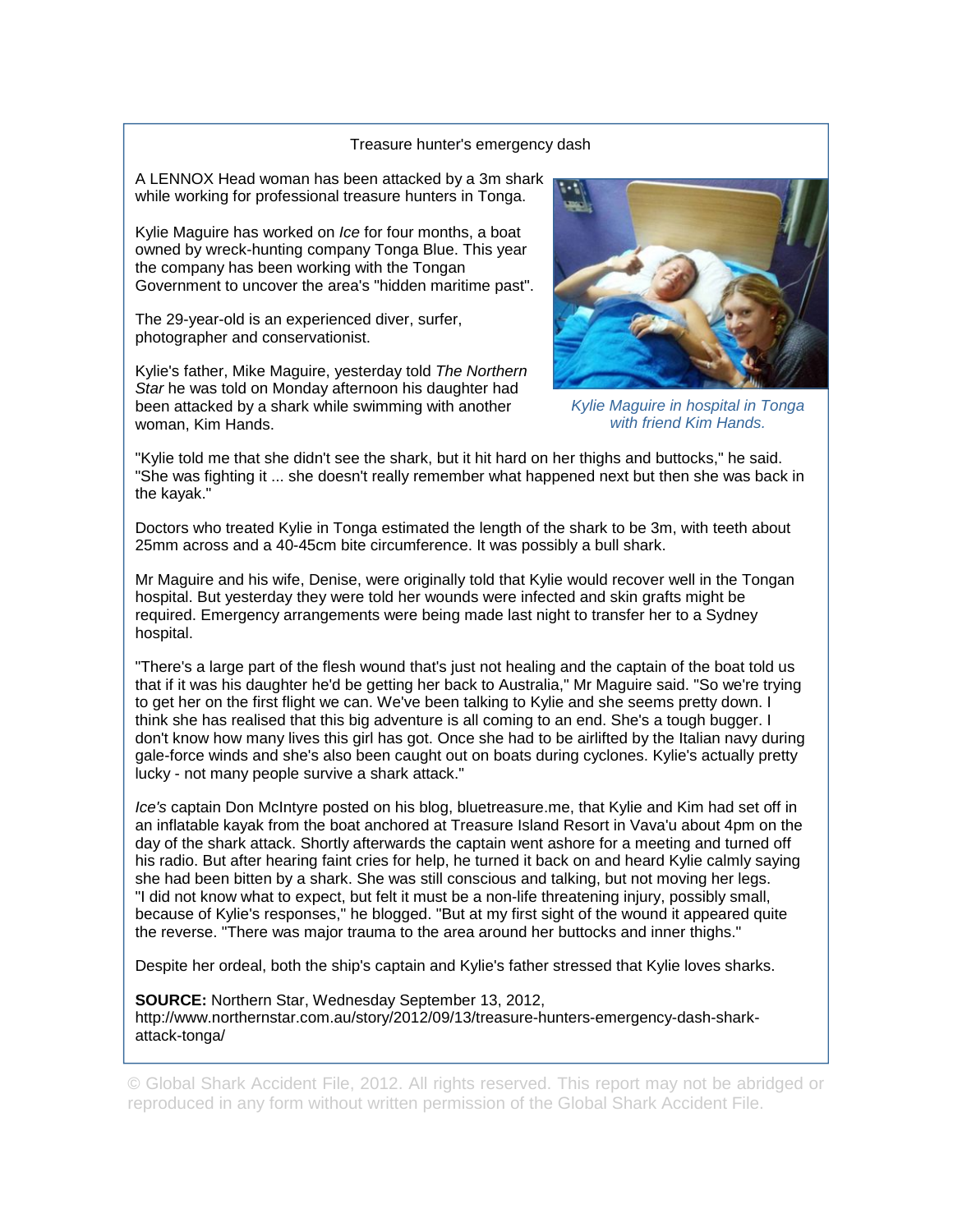## **Kylie attacked by shark!! She is OK!**

*Posted on September 11, 2012 10th Sept 2012* 

1600hrs Kylie and Kim set off from *"ICE"* then anchored at EueikiIsland (Treasure Island Resort), for PauIsland one mile to the east. Kylie is paddling a two person Kayak. Kim is swimming. Kylie is a 28 yo. Professional Photographer, free diver, Scuba diver, surfer, conservationist and water baby!, Kim is a 30yo. Dive master and Marine Biologist working for an international Whale Shark research center (www.whaleshark.org.au) in Australia and Marathon swimmer in training for an upcoming event. This outing was a training swim for her. The Kayak is a quality two person inflatable Kayak. They had with them water and a Hand held VHF radio and were advised to monitor channel 26. (Channel 26 has repeater stations throughout Vavau and is an unofficial safety and calling channel for most boats in the area.) Kylie is a competent crew member with STCW 95 and has been permanent crew on *ICE* for four months.

They completed the swim to Pau island in quick time and I monitored from *ICE*, with Binoculars, their arrival and dragging the kayak ashore.. Shortly thereafter, I went ashore on Eueiki island for a meeting and took my VHF Handheld with me, monitoring ch. 26. At around 1700hrs, I turned my radio off, as we made a conference phone call to associates in Nuku'Alofa. My radio was still turned off at around 1520hrs when we heard a faint shout for Help?..I moved out of the restaurant thinking it came from a guest in distress on the island and shouted "where are you?" Then another shout from the water and I saw Kym paddling the kayak hard, toward the beach about 250 mtrs away. I turned on my radio, called them and Kylie answered calmly, saying she had been bitten by a shark!

I screamed to all on the beach who were wondering, "Shark Bite", so they were aware of the urgency. The Islands Aluminum Tender was already being launched. I headed to the beach destination of the Kayak, with Kim still paddling hard and strong, wondering how long Kylie had been in the Kayak and curious about how calm she was on the radio. I confirmed to the tender, as it sped past, that it was a shark bite and to NOT remover her from the Kayak, fearing more blood loss or trauma from shock. Amit was in the water chest deep and would be the first to reach the Kayak from shore. The tender reached it about I minute before Amit, but stood by, as advised, with Kim going for it. Kylie was still conscious and talking, but not moving her legs. She had not looked at the injury. I had prepared Amit with the instruction to pull the Kayak fast through the shallows to the jetty where two doctor "guest" on the resort were now headed.

As soon as the Kayak was in shallow water, I was able to check Kylie. She was conscious and talking. I did not know what to expect, but felt it must be a non life threatening injury, possibly small, because of Kylies responses' but at my first sight of the wound it appeared quite the reverse. There was major trauma to the area around her buttocks and inner thighs. I immediately investigated for major blood loss, hoping the femoral artery had not been cut? but fortunately there was no flowing blood from the substantial skin and fatty tissue lacerations. I did not try to move her, as she had the weight of her good leg on top of the wound and I though it may be restricting the blood flow. The lower part of her leg was also pressured from being jammed into the inflatable floor and side tubes. Her color was ok and breathing appeared normal and she gave a faint smile, so I did not see any sign of imminent collapse, I knew the Kayak floor was watertight and would hold any blood loss, so carefully checked for blood , but there was VERY little?? The doctors, one an ER specialist, the other a pediatrician then arrived and I handed Kylie to their capable hands.. they were total champions!!

As the doctors took over and having seen the wound, I told everyone we will need emergency evacuation and efforts were started to prepare the Resorts High speed boat currently on a mooring. We needed to notify the hospital and police for them to be on standby. I asked for phone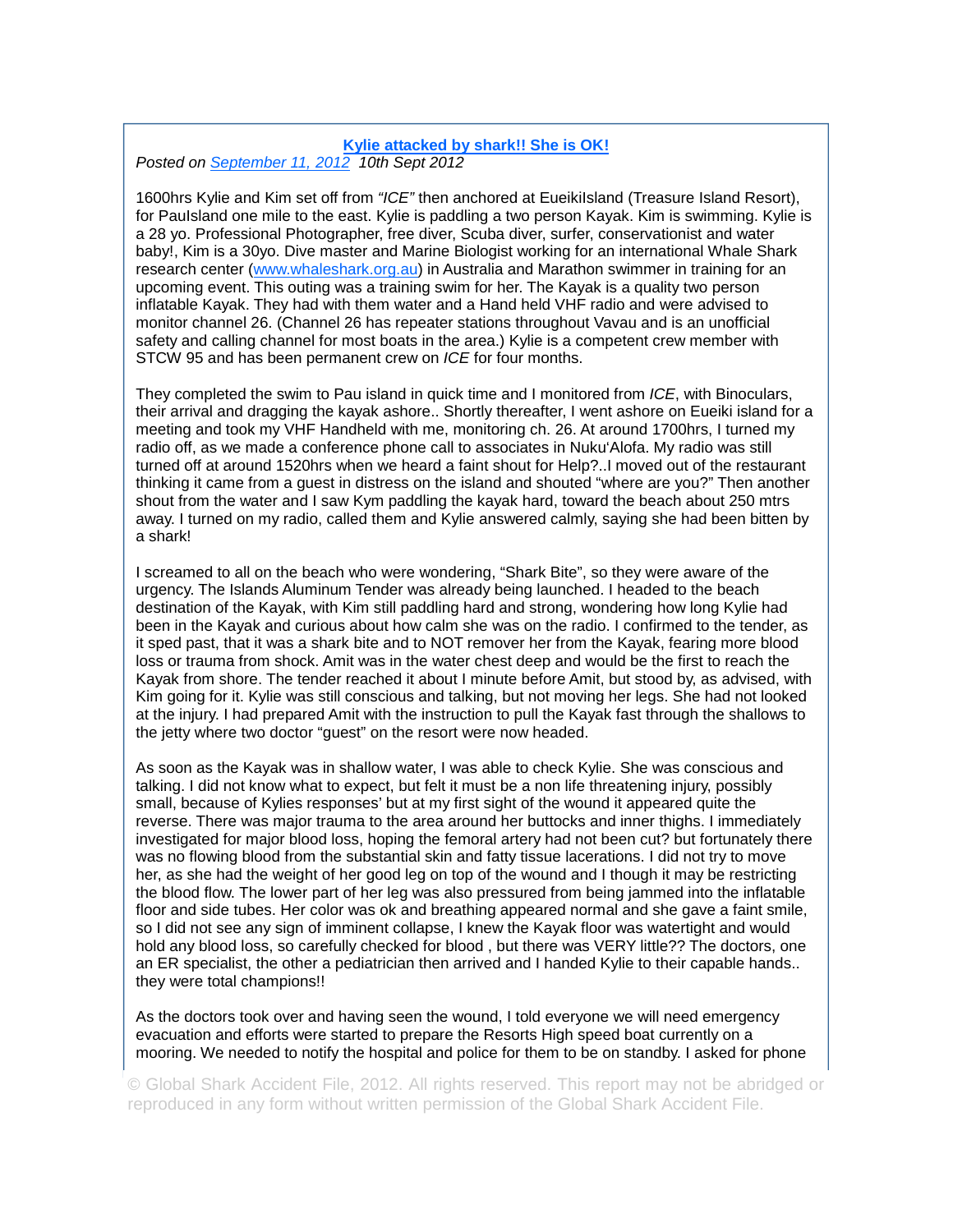numbers which were being chased up, but to save time decided to call NeiafuPort control on Ch 26 at around 1735hrs. No response. I decided to call a Mayday on Channel 16, as while Kylie appeared stable for the moment, I considered this a very serious if not potentially a life threatening situation. One yacht north of the island responded, but I advised the situation and wanted contact from Neiafu , A further call and no response. I advised I was switching to Channel 26 and gave another Mayday call which was immediately returned by the 'Aquarium restaurant-Mike". I advised the situation, requesting they contact the hospital and police and that we may be leaving Eueiki Island shortly as soon as her condition was assessed and stabilized. Mark the resort Owner, then advised the beach on the Island of Panqaemotu that she would be headed for, so the Ambulance should make for that spot. Mike at Aquarium had everything under control very efficiently and would also make his way to the beach in his private vehicle as backup.

The Doctors on the beach could use items from *ICE*'s comprehensive first aid equipment, so I returned to *ICE*, recovered the kits and sent then ashore, while I remained onboard to recover our Oxygen bottle and giving set. Before I could get them out, the Doctors decided on immediate evacuation and departed at approx 1750hrs with Kylie still in the Kayak, now onboard the resort boat and the two doctors in attendance. I continued relaying radio advice from *ICE* to Mike regarding the rendezvous and updating ETA's etc. including notifying and updating next of Kin. I prepared *ICE* for departure to town. Kylie's parents later confirmed Kylies blood group after checking with the local hospital in Australia. Via the Ch26 net other cruisers were on standby to offer blood.

Mike from Aquarium and the Ambulance arrived just as Kylie hit the beach and an efficient transfer took place around 1825hrs. Kylie was still conscious and remained so through out. The guest doctors and resort staff accompanied Kylie to Hospital with the ambulance and conferred with the local doctors. She arrived at the hospital around 1850hrs. All were happy about the proposed treatment plans. The resort Doctors felt her treatment would be as good as and identical to what would be expected in New Zealand or Australia. The resort Doctors then contacted Kylies parents for an update and returned to Treasure Island.

At around 2030 hrs I made it to the hospital after mooring *ICE.* At around 2115hrs the hospital surgeon requested B+ Blood, so I sent out a call on Ch26 and we checked blood groups with friends at the hospital. We had a few responses and shortly after, Angelina from the yacht *"La feiesta"* agreed to be donor and headed to the hospital. Kylie went to the operating theater at 2230 hours. Two hours later Kylie emerged sedated. The local surgeon and team five others reported that the main wound on her buttock had been cleaned and stitched, and another on the front of the opposite leg dressed.. She will be in Hospital for at least a week. He stressed that she was very lucky which we all knew.

Before the operation Kylie described the events that happened. Before setting off from Pau for the return swim, they both discussed the risk profile specifically in relation to sharks. Kylie felt a bit uneasy but they both agreed that they were in the sharks environment, but it was what they both do and they would continue with the planned 1 mile swim home, as the risk was acceptable. Kylie was swimming approx 2 to 3 mtrs off the Kayak on the right side, aft while Kim paddled. They had cleared the outer reef areas and were now swimming over deep Blue water about 700mtrs from Pau island. She did not see the shark until it hit hard and she kicked and fought it off, then swam, lept, straight into the back of the kayak loosing her fin in the process. She did not look at the injury but told Kim who could not see it either but started paddling hard. Kylie did not move, but tried to call *ICE*. The Niefu port control heard her calls and asked if she needed help. She replied no, she was Ok, but had been bitten by a shark and was trying to call *ICE.* Another yacht then replied and asked Kylie to confirm she was OK and did not require assistance. Kylie forcefully advised NO she was OK , she had a Kayak and was making for *ICE*…meanwhile she kept calling *ICE*. She was in the Kayak for approx 15 minutes before we became aware of the emergency.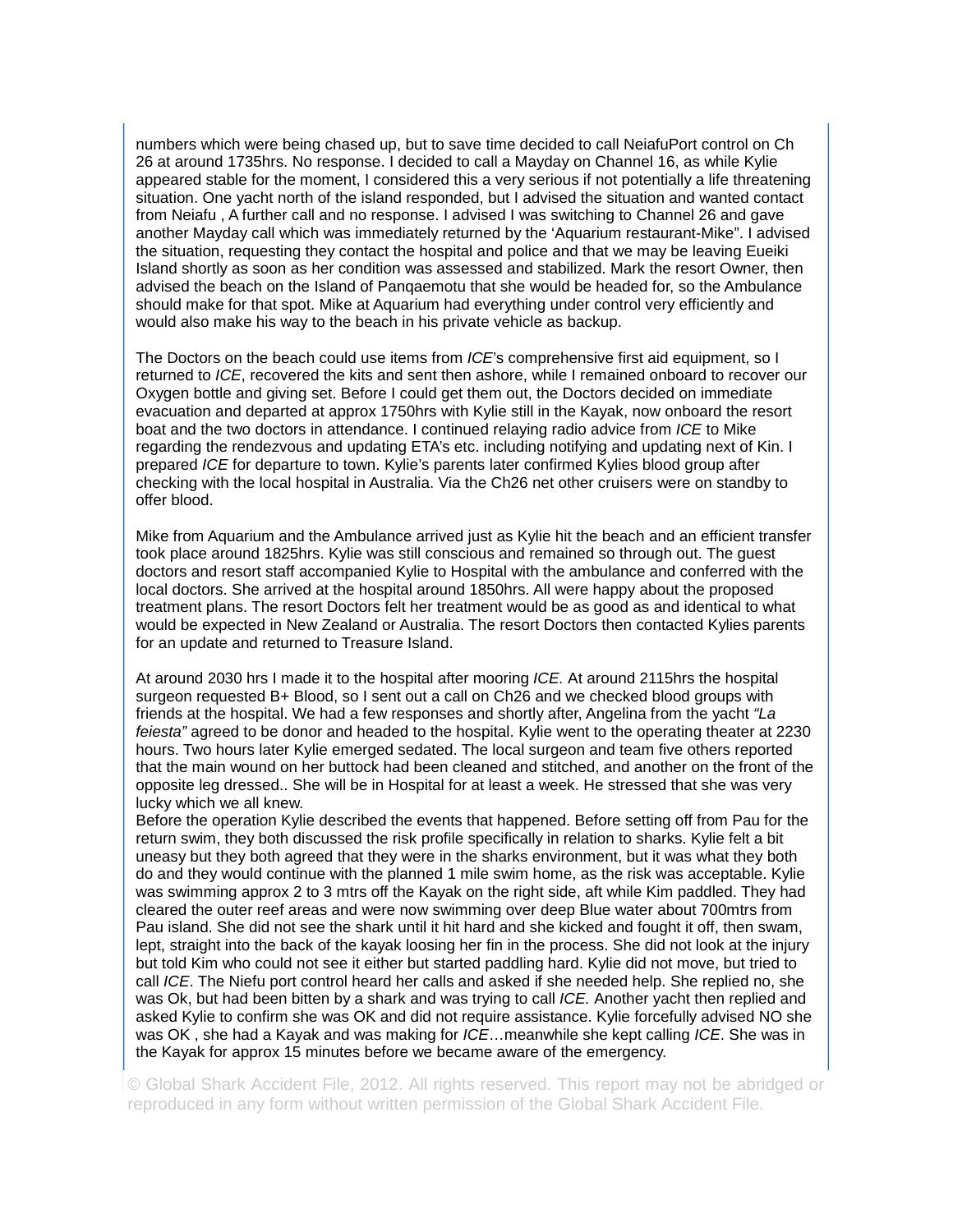Kylie believes the shark was over 3 mtrs in length, but not certain of the type other than NOT a reef shark. It may have been a bull shark? The doctors have estimates the teeth to be about 25mm across with a bite height top to bottom of around 40 to 45 cm. Miraculously Kylie appears to have suffered no muscle or tendon injury and her vital blood veins were all missed. She is happy that she put on 6kg in the past few months from Jane's cooking, as the fatty areas took the hit!..her words not mine!

A personal observation from me, in hindsight, as to why the shark may have attacked? It is humpback whale season here, with many new calves being born. The underwater "visual profile" of the blue/grey kayak at about 4mtrs long, with the forward paddler hitting the water alternately each side and then Kylie with her BIG free-diving fins, off the right back side of the kayak, could well look like an injured whale calf to a shark. It would appear as if it is struggling and separated from it's mother and escort, possibly already having been attacked by other sharks. In that situation, a shark needs to move fast and whilst this is pure speculation, it may be plausible? There is nothing about this attack that should alter the way cruisers and snorkelers dive coral reefs or anybody goes whale swimming in Tonga. Swimming with a mother and calf in deep blue water, as a controlled group, with a trained guide, is NOT looking making you like an injured whale calf.

The response from the local community and businesses, officials and medical staff, ambulance drivers! Mark at Treasure island resort, Mike from the Aquarium restaurant and "yacht help Vavau" and the local cruisers net on Ch26, was totally effective , very helpful and honestly quite amazing….it made my job easier! so from all the crew on *ICE*..THANKS TO EVERYONE.

Finally Kylie and Kim are both committed conservationists, who love everything that is on and in the ocean. They have always considered it a special place. Kylie loves sharks and wants to save everyone of them from Finning and unnecessary slaughter. She ventures willingly amongst them, in their world and will continue to do so responsibly. She says a very special thanks to all and wants to get back in the water as soon as possible.

#### **Kylie is still smiling…!!**

#### *Posted on September 12, 2012*

Kim has spent the last two nights sleeping on the floor beside Kylie and assisting with nursing. There is always a constant flow of people when she is not asleep and kylie is making the best of it. The nursing staff and doctors are doing all they can and fortunately she is still in the intensive care room which she has to herself. I was there for the change of dressings today and one of the two wounds is good but the second has to be left unstitched as there is skin missing and that will take some time to heal, as long as four weeks or more. This may mean many more weeks in Hospital so the medical insurance team is now looking at the logistics for a Medivac to Australia.

The hospital is big and open on the top of a hill with breezes. All the bedding is off *"ICE"* and we bring all meals and drinks to the patient, which is the way in Tonga. Jane is on the next 24 hr roster to sleep on the floor and assist during the night. A local family turned up today with food for Kylie..the locals are so cool!. unfortunately she is on liquids only..but they said no problem..they will bring soup tomorrow!

*Don* 

#### **Plane on it's way!**

#### *Posted on September 12, 2012*

After a long night of frustrating comms with the UK based response team, all the paper work was completed around 0700hrs this morning. Tongan phones and faxes would not work etc etc, but the UK team did everything they could. Jane was up all night and I was onto comms constantly from 0200hrs. At 0400hrs I commandeered a car to rush to the hospital and the driver was way cool!..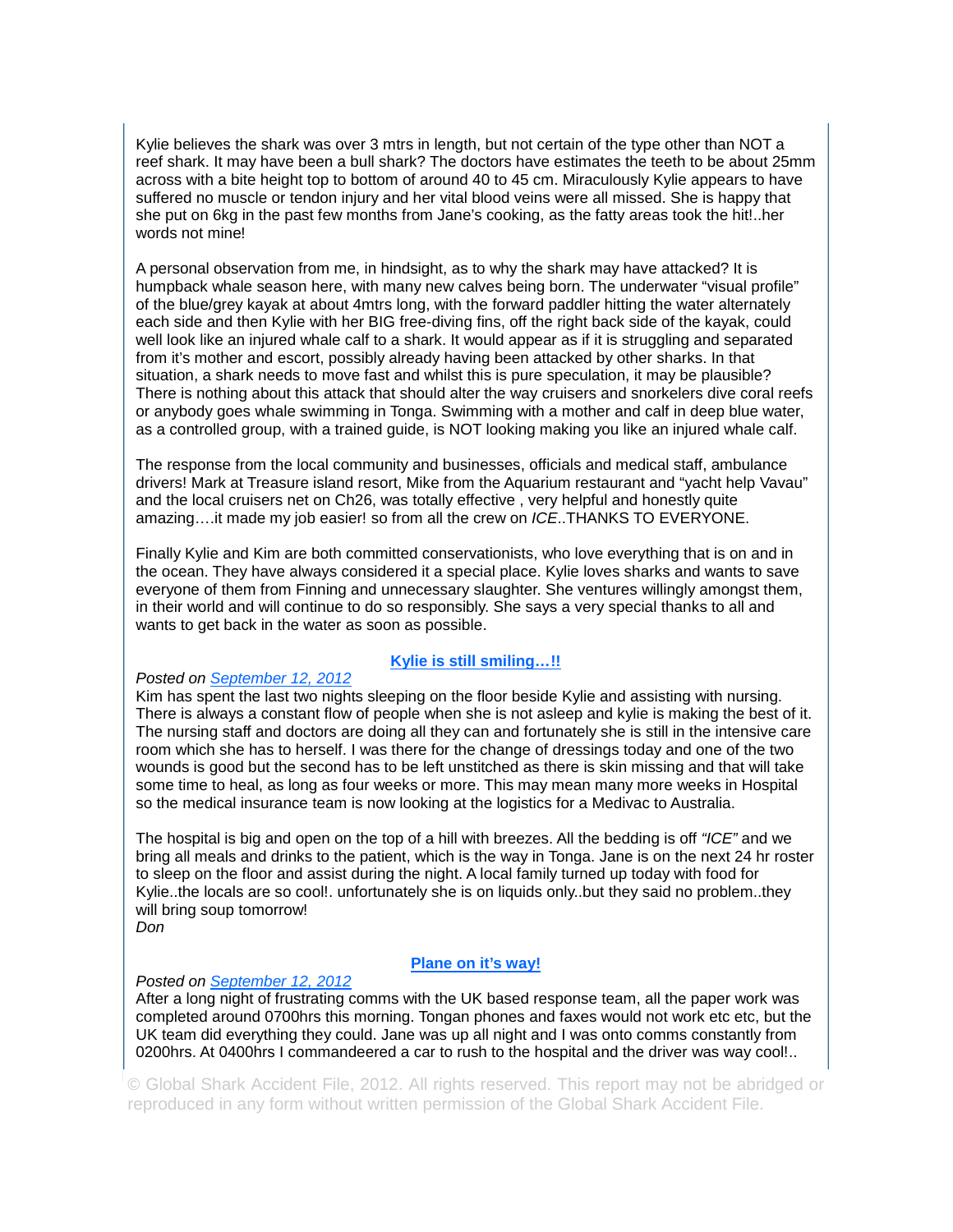So the Careflight Australia Medivac team flew out of Sydney at around 0800hrs this morning bound for Vavau and will arrive here around 1800hrs tonight. The medical team will examine Kylie in the hospital and then as the pilots have run out of Command Flight hours for the day, they have to sleep. Kylie will then fly out of here at 0600hrs tomorrow, bound for Brisbane, arriving around 0930hrs tomorrow local time. Not sure of the hospital yet. Her parents are in the "loop" now with the Australian side of logistics.

If you ever wondered about travel insurance..here is your answer…this is with INSURE4LESS…the only one that we could find that would insure for more than three months out of the country….they have been superb so far!!!

Kylie is comfortable and still smiling, but then again, she has been smiling forever, even from the moment she was bitten…that is just her!! The first Mermaid we have had on *ICE*!!

**SOURCE:** http://bluetreasure2.wordpress.com/



*ICE*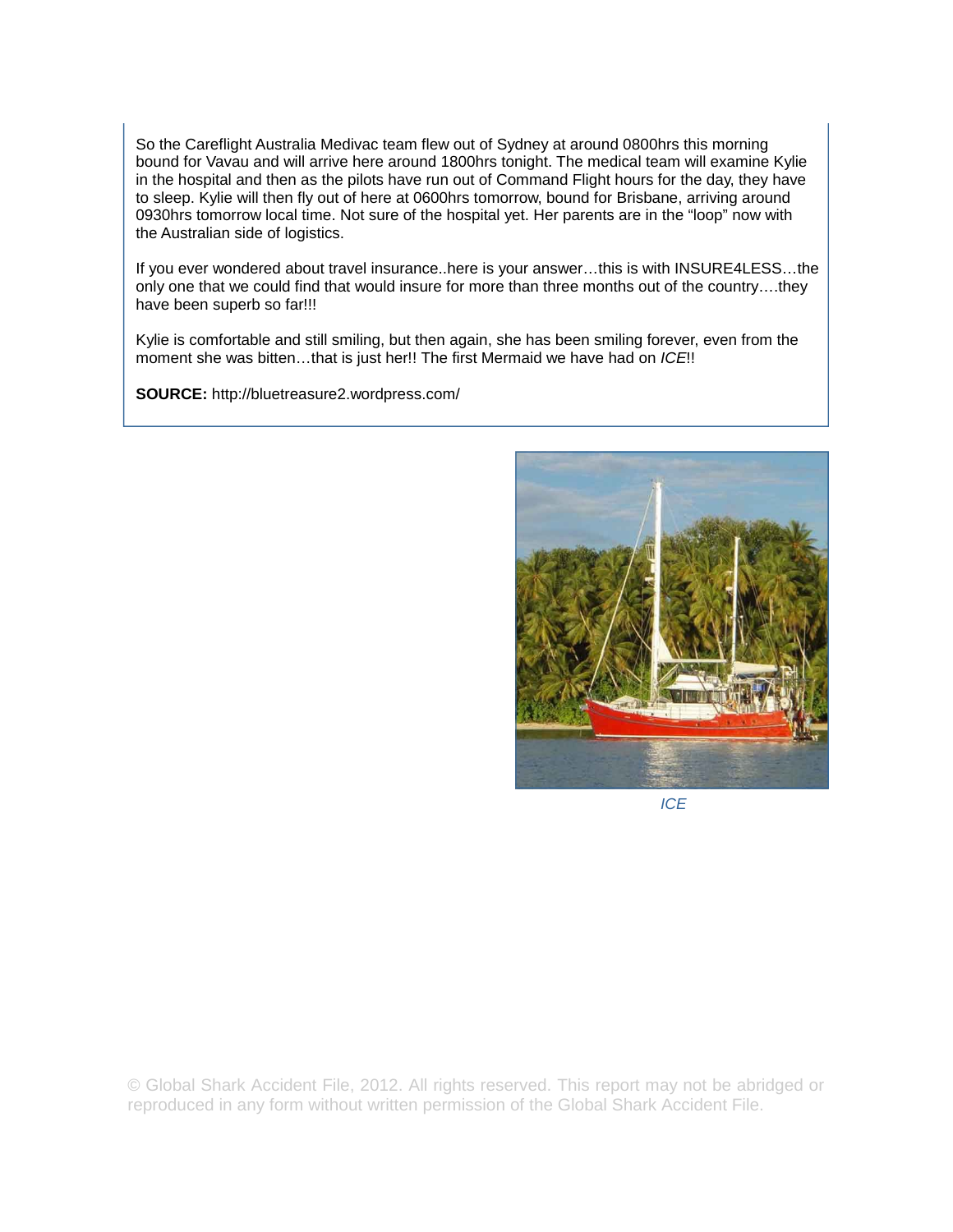### **Shark attack victim coming home**

A north coast woman attacked by a shark in Tonga is being flown back to Australia

A Lennox Head woman will be flown back to Australia after being attacked by a shark off Tonga.

CareFlight will tonight fly to Tonga to meet Kylie Maguire and transport her back to Brisbane tomorrow morning. She will then be taken to the Gold Coast Hospital at Southport.

Ms Maguire, 29, was bitten on the thighs and buttocks by what is believed to have been a threemetre bull shark.

Her father Mike Maguire said the attack occurred on Monday and his daughter had been recovering well until one of her wounds became infected. "Apparently she's been smiling and joking and being her normal, incredibly strong self," he said. "She was hit by the shark in the right thigh, it was about an 18-inch-wide bite with one-inch teeth they reckon. But the problem is the inside of the left thigh has had about a six-inch bite, two-inch-piece of chunk taken and this is becoming infected. So we've gone from Monday everything not being too bad to yesterday, no she has to be airlifted out there's infection setting in. She said when they changed the dressing it was quite painful, but I also was told the bite marks around her buttocks and thighs on the right hand side are looking really good. The main thing is they've missed all the major arteries and nerves which is really important."

Ms Maguire had been working in the area as a 'treasure hunter' with the Tongan government and shipwreck explorers Tonga Blue. Her work involved diving at recently discovered shipwrecks.

However, at the time of the shark attack, Ms Maguire was swimming behind a kayak off a resort in Vava'u. Mr Maguire said there were a lot of whales and calves in the area and one theory was that the shark had mistaken the dark, rubber kayak for a whale.

He also said the marine life in Tonga was one of the attractions to his daughter who was a keen conservationist with a particular penchant for sharks. "Kylie wants to protect every shark and wants to stop finning happening," he said. "She's very environmentally conscious and has even tried to sign up to the (whale conservation group) Sea Shepherd."

**SOURCE:** Samantha Turnbull and Katya Quigley (with Sarah Ndiaye), ABC North Coast, September 13, 2012, http://www.abc.net.au/local/stories/2012/09/13/3589473.htm

#### **Shark victim on the mend**

A LENNOX Head woman who was attacked by a shark while working for professional treasure hunters in Tonga is recovering at the Gold Coast Hospital after a second operation this week.

Kylie Maguire, 29, was attacked by what was believed to be a 3m bull shark while swimming near Treasure Island Resort in Vava'u on September 10. The shark bit her on the thighs and buttocks. She was immediately taken to a local Tongan hospital where she had surgery. But one of her wounds was not healing well, and her family made the decision to fly her back to Australia for treatment.

Arrangements were made with CareFlight and Kylie was flown into Coolangatta on September 14. She was then transferred to the Gold Coast Hospital at Southport and had a second operation this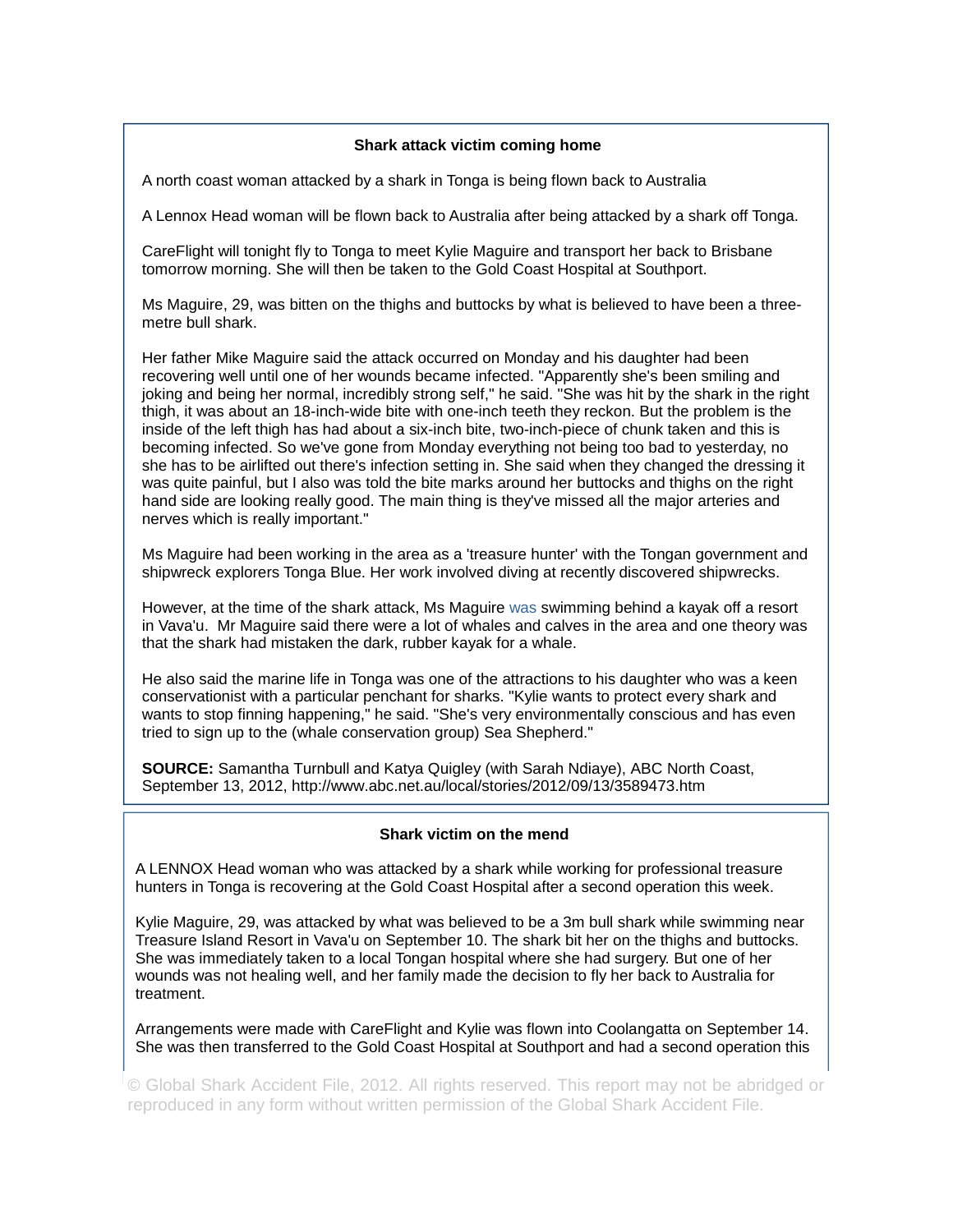week to close up the wound which had become infected at Tonga.

At the time of the attack, Kylie was working on the ship ICE, a boat owned by wreck-hunting company Tonga Blue, which this year started working with the Tongan government to uncover the area's "hidden maritime past".

The ship's captain, Don McIntyre, has continued to stay in touch with Kylie, who he calls "our mermaid". He posted on his blog, www.bluetreasure.me, that she was "all smiles". "She misses ICE and the crew plus all her friends in Tonga, but is happy to be getting all the care," he said. "We will miss you, Kylie, but know you will be back ... we have some unfinished business, hey!"

Her father, Mike Maguire, told the Northern Star recently that his daughter was keen to get back to Tonga. "This has been a big adventure for her," he said. "She was loving it over there and was devastated when she was attacked by the shark and had to come home. Kylie's already talking about when she might be able to get back."

**SOURCE:** Northern Star, September 22, 2012, http://www.northernstar.com.au/story/2012/09/22/shark-victim-on-the-mend-kylie-maguire/

# **My Experience Being Bitten By A Shark**

*By: Sea Shepherd Australia* 

**Williamstown, Victoria Feb. 20,** 

**2014** – As a surfer, diver, sailor and person who has lived by the sea my whole life, I feel an infinite connection with and love for the ocean. In 2012 I was bitten by a shark in Vava'u, Tonga. Two weeks later, I was discharged from hospital in Australia.

I started asking questions and researched sharks, out of interest and as a foundation to help me deal with the sudden spotlight put



*Kylie Macguire, Deckhand on The Sam Simon* 

on me by the media. It was then that the horrifying shark facts stared me in the face, and the facts had nothing to do with attacks on humans; in fact, it was the attack on sharks that was most worrying.

One of the biggest threats currently facing our marine ecosystems is the massive decline in shark populations throughout the world. But not even the rapid decline in shark species, and their important role to keep our oceans clean, healthy and balanced can save them right now. I often wonder, if we could turn back time, how different the stigma of sharks would be if the movie *Jaws* had not been made.

Sharks have had a hard time at the hands of humans; not only are they portrayed as